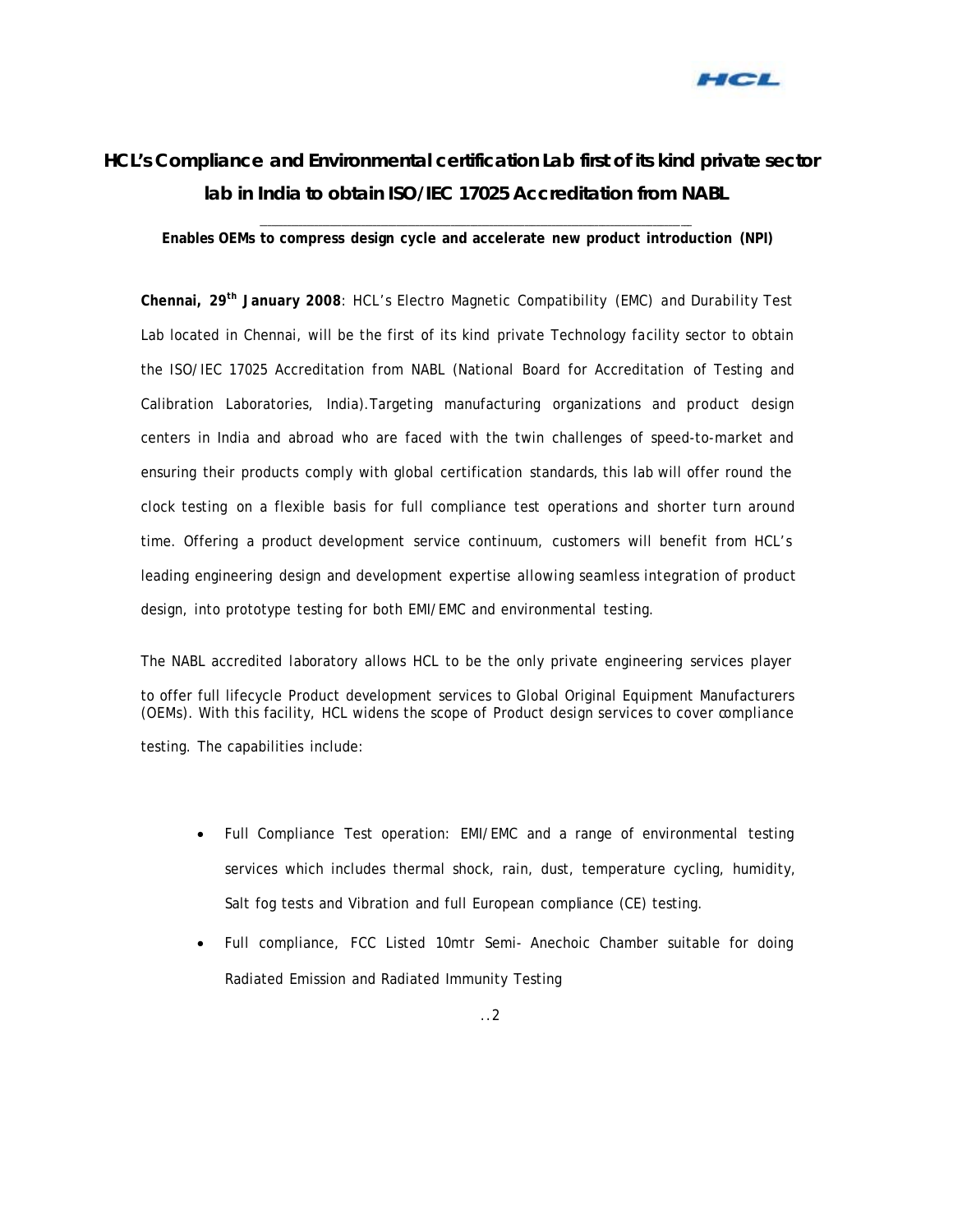

- Round the clock testing for lesser turn around time
- Full European compliance (CE) Testing facility
- Tests conducted by over 5 years experienced NARTE certified personnel.
- Certification services
- Designing and Drafting of test procedures, protocols to meet test requirements
- Designing and fabricating test fixtures

The Technology lab has a 10m EMI Chamber listed under FCC (Federal Communications Commission), an independent US government agency directly responsible for regulating interstate and international communications by radio, television, wire, satellite and cable. The FCC's jurisdiction covers the 50 states, the District of Columbia, and U.S. possessions.

G.H. Rao, Corporate Vice President, Engineering – R & D Services, HCL Technologies said, "The Technology Lab has been designed to address the need of Product Companies for a EMI/EMC and environmental testing lab to reduce the lead time for new product introduction and *provide a comprehensive testing solution. The state of the art Technology Lab aims to deliver best quality testing services to varied manufacturers across different segments such as Medical devices, Consumer electronics, Automotive* Scientific equipment manufacturers, Power, Networking and Telecom etc. Also, the lab helps us provide to the Hardware product companies the complete spectrum of services for their product lifecycle. These customers, in turn, enjoy the benefit of greater credibility for their products, in both domestic and international markets, when tested by accredited laboratories, also giving them ready means to find reliable testing and calibration services to meet their needs'' .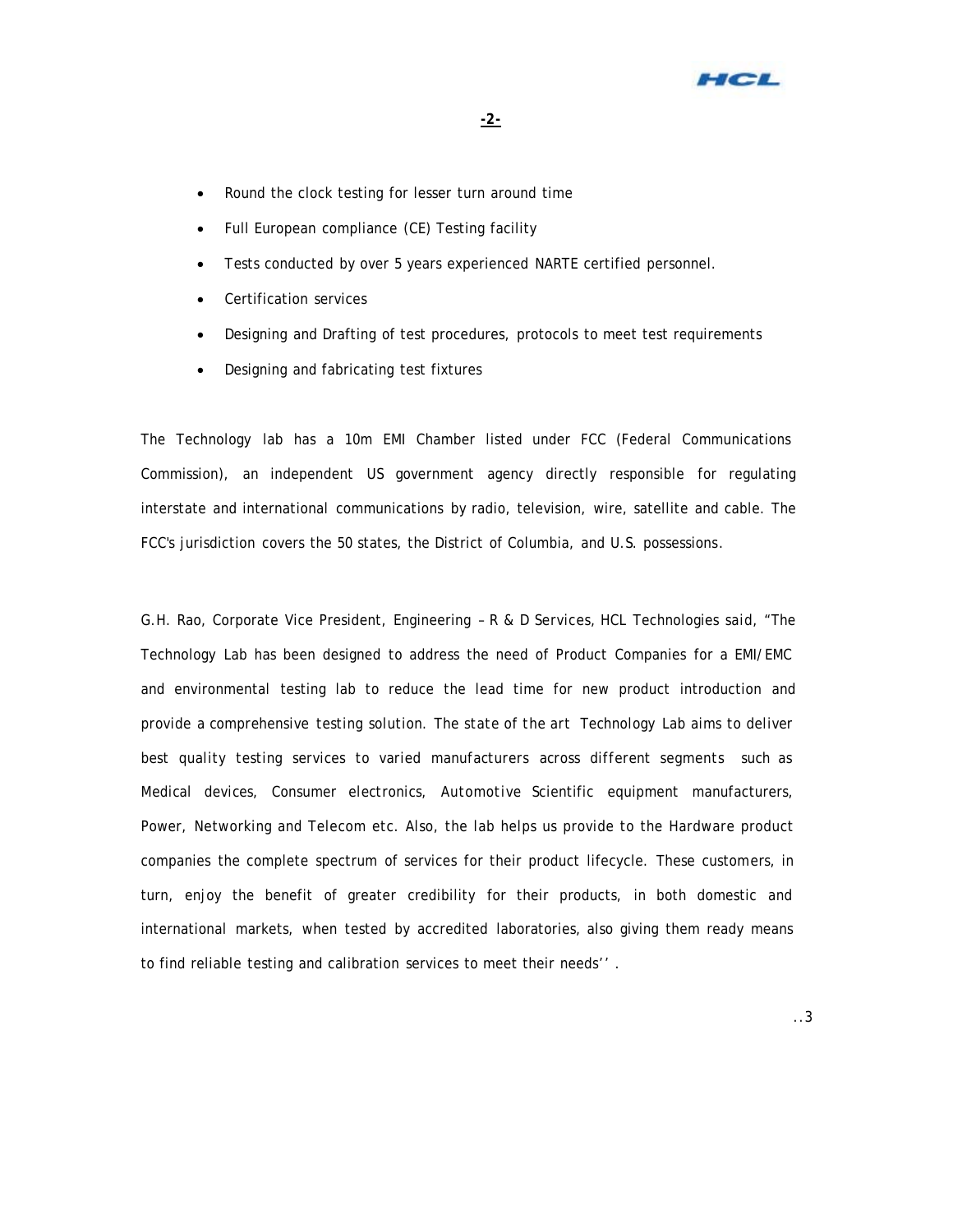

## **About HCL Technologies**

HCL Technologies is one of India's leading global IT Services companies, providing software-led IT solutions, remote infrastructure management services and BPO. Having made a foray into the global IT landscape in 1999 after its IPO, HCL Technologies focuses on Transformational Outsourcing, working with clients in areas that impact and re-define the core of their business. The company leverages an extensive global offshore infrastructure and its global network of offices in 18 countries to deliver solutions across select verticals including Financial Services, Retail & Consumer, Life Sciences & Healthcare, Hi-Tech & Manufacturing, Telecom and Media & Entertainment (M&E). For the quarter ended  $31<sup>st</sup>$  December 2007, HCL Technologies, along with its subsidiaries had last twelve months (LTM) revenue of US \$ 1.6 billion (Rs. 6715 crores) and employed 47,954 professionals. For more information, please visit www.hcltech.com

## **About HCL Enterprise**

HCL Enterprise is a \$4.5 billion (Rs. 18,877 crore) leading Global Technology and IT enterprise that comprises two companies listed in India - HCL Technologies & HCL Infosystems. The 3decade-old enterprise, founded in 1976, is one of India's original IT garage start-ups. Its range of offerings span Product Engineering, Cus tom & Package Applications, BPO, IT Infrastructure Services, IT Hardware, Systems Integration, and distribution of ICT products. The HCL team comprises approximately 53,000 professionals of diverse nationalities, who operate from 18 countries including 360 points of presence in India. HCL has global partnerships with several leading Fortune 1000 firms, including leading IT and Technology firms. For more information, please visit www.hcl.in

## **Forward-looking Statements**

*Certain statements in this release are forward-looking statements, which involve a number of risks, uncertainties, assumptions and other factors that could cause actual results to differ materially from those in such forward-looking statements. All statements, other than statements of historical fact are statements that*  could be deemed forward looking statements, including but not limited to the statements containing the *words 'planned', 'expects', 'believes', 'strategy', 'opportunity', 'anticipates', 'hopes' or other similar words. The risks and uncertainties relating to these statements include, but are not limited to, risks and uncertainties*